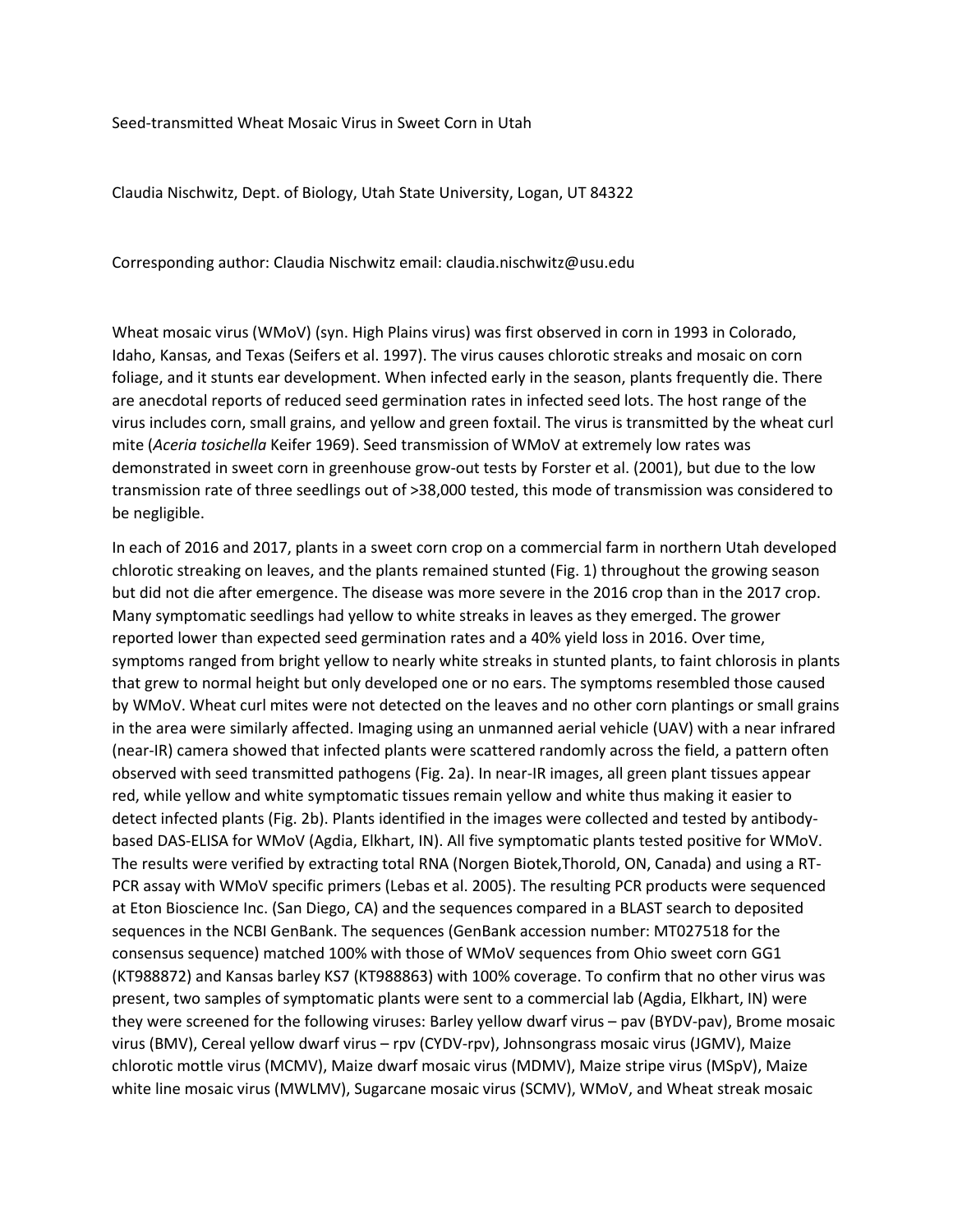virus (WSMV). They only tested positive for WMoV. Based on the UAV image analysis it was determined that, in 2016, 2% of the plants in the field showed symptoms. The UAV image also shows the gaps in the rows from poor seed germination. Forty remnant seeds obtained from the grower were tested using ELISA in 2016, and 20 seeds of the same variety were obtained from the grower in 2017 and tested. In addition, seed was purchased at a store off a different sweet corn variety as a control treatment for ELISA testing. The seed was soaked for one hour in general extract buffer in mesh bags on ice to soften the seed. Samples were then tested according to the ELISA kit manufacturer's protocol. In 2016, 70% of the remnant seed tested positive for WMoV and, in 2017, 20% were positive. The lower incidence of positive seed in 2017 was also mirrored by very few symptomatic plants in the field in 2017. None of the store- bought seed tested positive. The ELISA results for the seed were confirmed using the RT-PCR assay for WMoV and DNA sequencing (MT027517). In greenhouse grow-out tests in 2016, 216 seeds were planted. The seeds were planted in 72-cell flats with Miracle Gro potting mix. One seed was planted per cell. Eighty-three percent of the seed germinated, and six plants developed symptoms in the first 5 weeks after emergence. The symptomatic seedlings from the grow-out test also were tested for WMoV using the DAS-ELISA and RT-PCR assays, which confirmed infection. The isolates from the seed and grow- out tests were identical in sequence (MT027516) and matched the GenBank accessions KT988872 and KT988863 by 100%. Although this study confirmed the virus was transmitted through seed, conclusions on the seed transmission rate cannot be inferred due to the small sample size. Our results showed that WMoV can be seed transmitted under field conditions. Information on the sweet corn variety in the growers' field, beyond that it was the same variety planted in 2016 and 2017, was not available. The name of the original company that supplied the seed lots was not provided by the Utah grower. Our finding that WMoV was readily seed transmitted indicates a need for further research to determine the frequency of seedborne infections, seed transmission rates, and if development of a sweet corn seed testing program for WMoV is warranted.

Literature cited:

Forster, R.L., Seifers, D.L., Strausbaugh, C.A., Jensen, S.G., Ball, E.M., and Harvey, T.L. 2001. Seed transmission of the high plains virus in sweet corn. Plant Dis. 85:696-699.

Lebas, B.S.M., Ochoa-Corona, F.M., Elliot, D.R., Tang, Z., and Alexander, B.J.R. 2005. Development of an RT-PCR for high plains virus indexing scheme in New Zealand post-entry quarantine. Plant Dis. 89:1103- 1108.

Seifers, D.L. 1997. Identification of the wheat curl mite as the vector of the high plains virus of corn and wheat. Plant Dis. 81: 1161-1166.

Stewart, L.R. 2016. Sequence diversity of wheat mosaic virus isolates. Virus Res. 213: 299-303.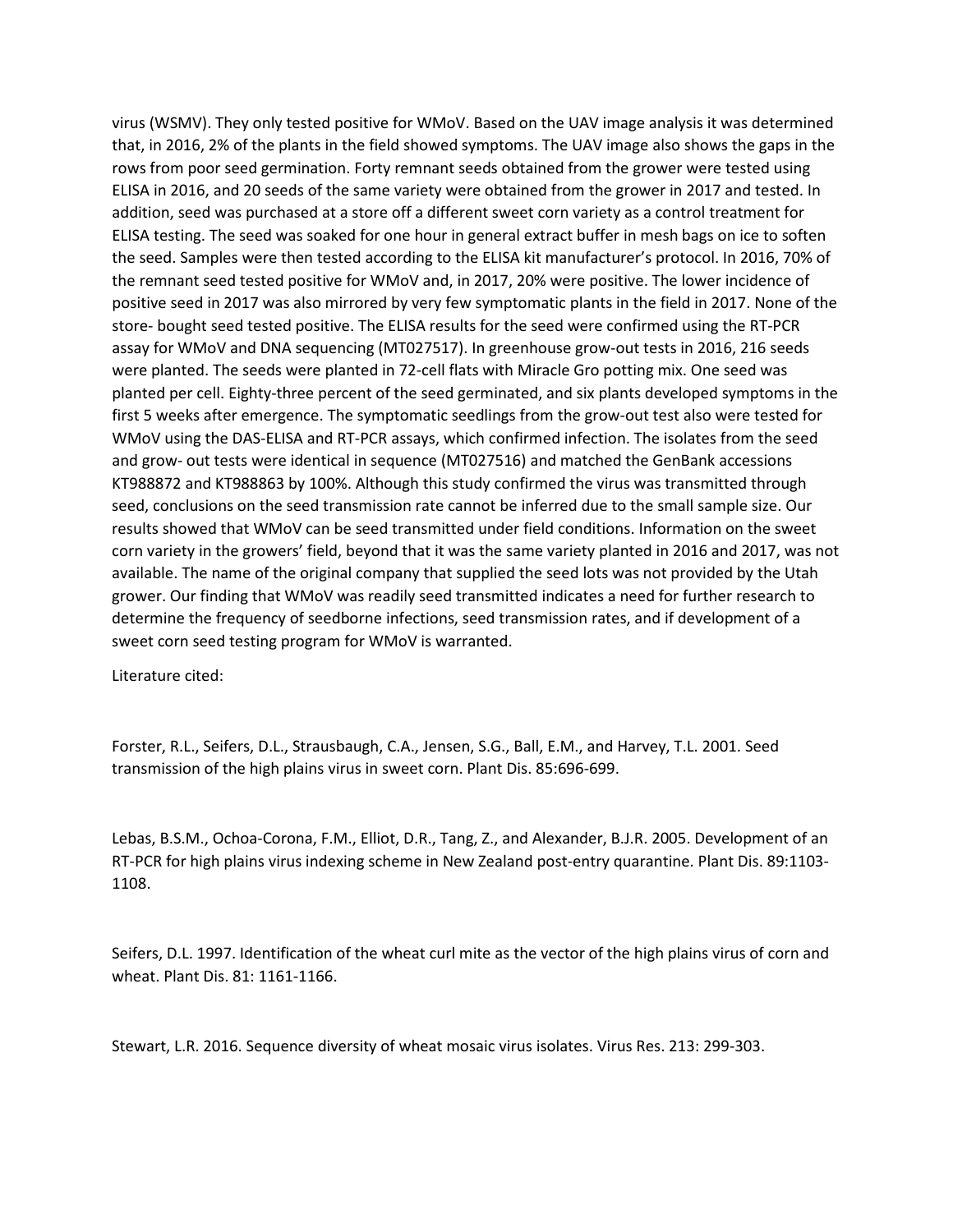Figure 1. Stunted, chlorotic plants infected with Wheat mosaic virus (WMoV) adjacent to healthy, dark green plants in a commercial sweet corn crop in northern Utah.

Figure 2a. a) Near-infrared (NIR) image of a sweet corn field using an unmanned aerial vehicle (UAV). Yellow circles show symptomatic plants infected with Wheat mosaic virus (WMoV) in a random pattern, indicating potential seedborne inoculum as the source of the infection. b). Image of two infected plants taken with the UAV, and the corresponding ground images

## Fig 1.